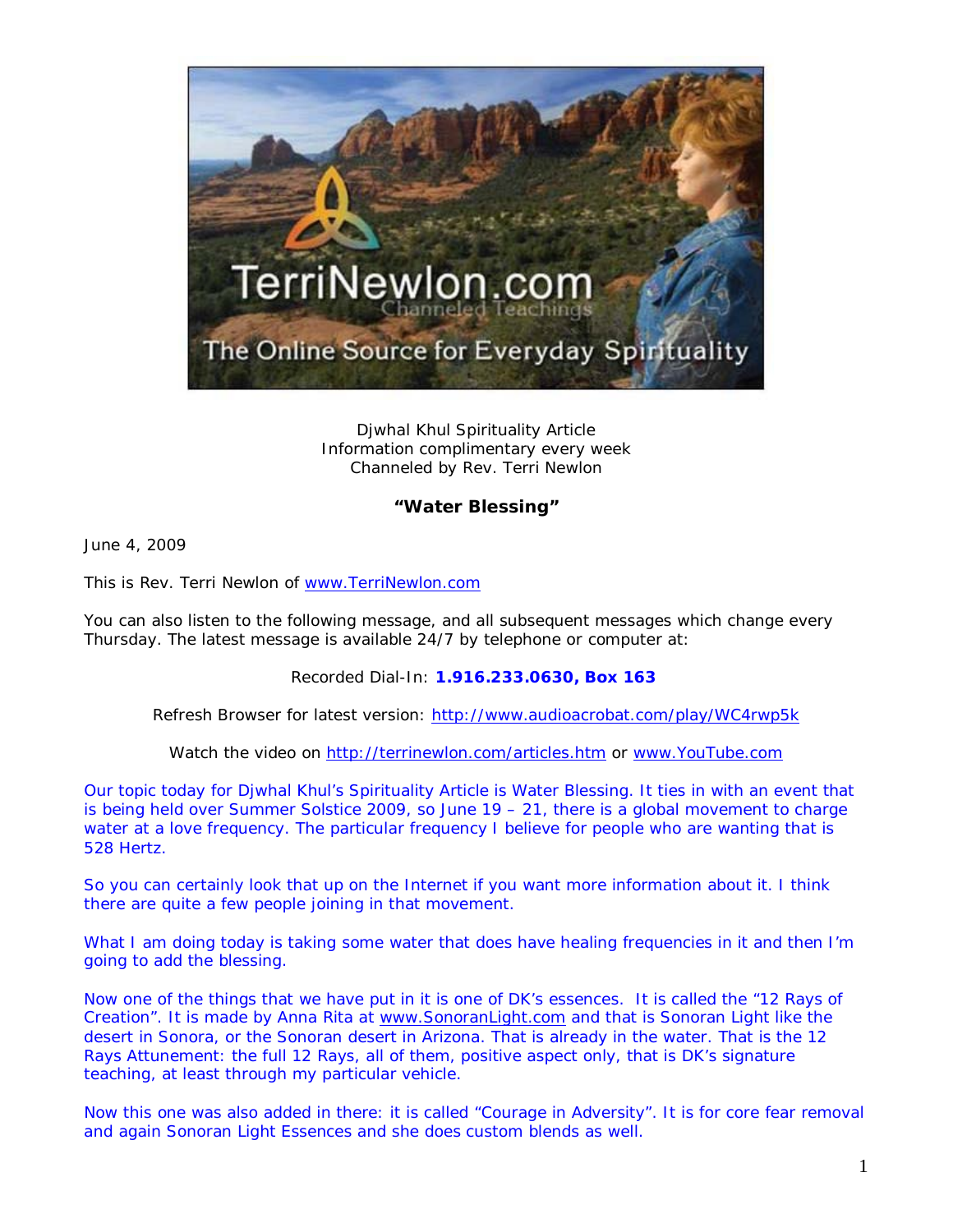Then we have also added praseolite. Someone has sent me praseolite earrings. The vibration of those together in this particular water and then we are going to add DK's blessing. So you can either repeat his words or just play the channeling because the vibration goes into the water as well

So here we go with the channeled portion of today's Spirituality Article, information complimentary every Thursday:

(Channeling begins)



Djwhal Khul here. Tashi Delek.

Alright. We are going to begin with a golden white light coming in through the crown chakra. We always work with that Christed energy coming in quite strongly and then we are going to put the vibration into the water.

Now the vibrational blessing, let's see if we can get this here, raising the Hertz frequency to the vibration of Divine Love. This will bring that vibrational current into the body quite strongly then it will pass through the hands and into the water. Now you notice that, hopefully, my hands are in a particular configuration here. It does not have to be that for you. You might want, I would say, to have some fingertips touching. Some of you would prefer something like this, which would be more like Reiki, going back and forth through the water which will also charge it nicely.

Then you can simply just say "My water is blessed." "I am blessed." "All things in Creation are *bless-ed*."

Now this is just a very simple way to charge water. I would recommend that you do that with food and any number of things but especially something you are going to ingest or something that you are going to put on your skin, because your skin will ingest whatever you put on it, except for petroleum, it can't drink petroleum. That's probably a good thing but it is also not good to put it on your skin because it suffocates the skin. So petroleum, petrolatum, mineral oil, please avoid those products topically.

Now we are going to work with that 528 Hertz vibration and the power of the Solstice, particularly the Summer Solstice, the Sun charging life-giving living water. Good.

Just feel the energy. It also changes the taste of the water. Alright.

Dear ones, that has been your information for this week. Remember that you don't have to stop with water vibration. You can literally bring anything that has some water molecule content to it up to a higher vibration and it would be good to do so.

Thank you and my love to you,

Djwhal Khul

Channeled by Rev. Terri Newlon